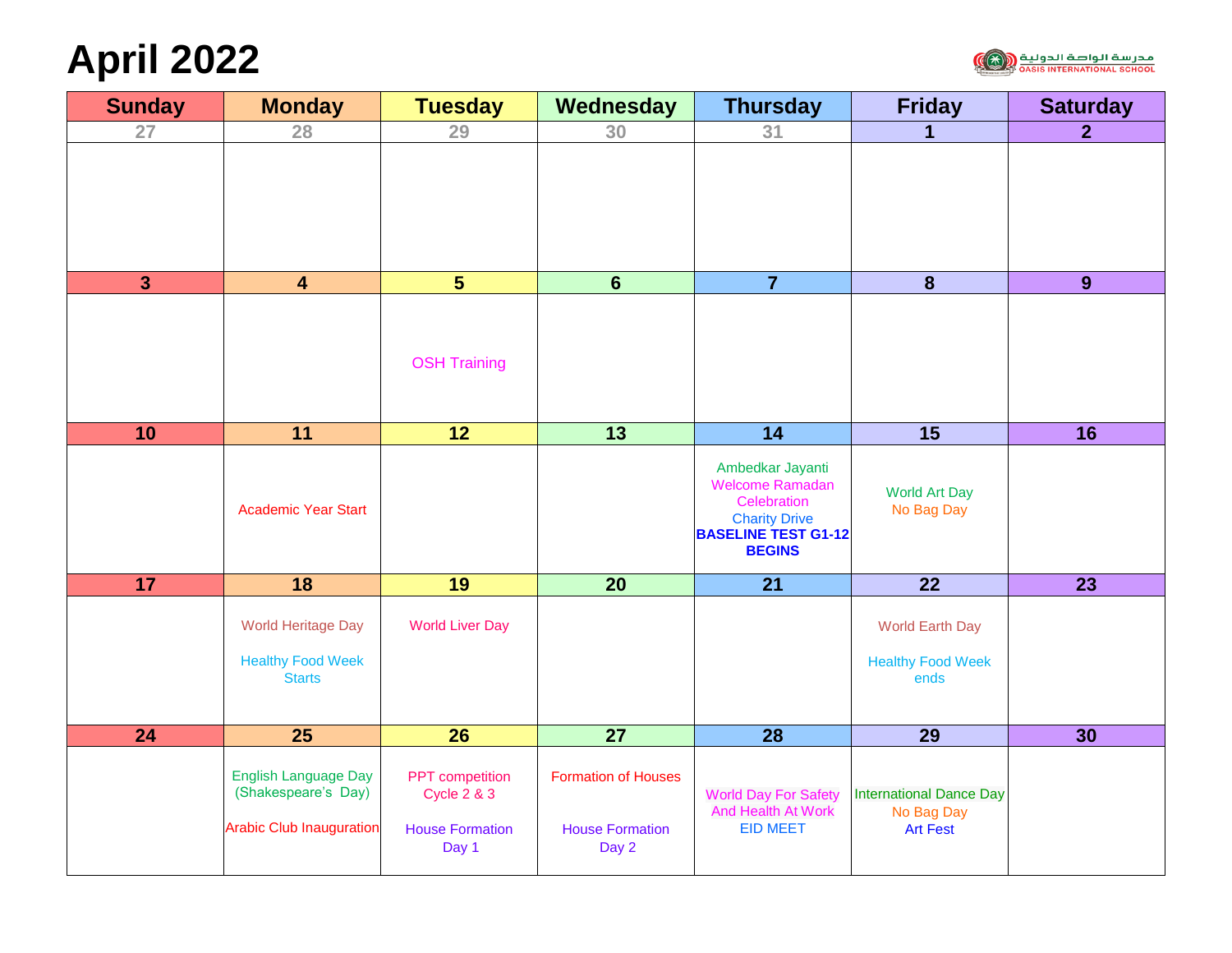# **May 2022**



| <b>Sunday</b>   | <b>Monday</b>                                                                                          | <b>Tuesday</b>                                                                                                              | Wednesday                                                        | <b>Thursday</b>                                             | <b>Friday</b>                                                                                                                | <b>Saturday</b> |
|-----------------|--------------------------------------------------------------------------------------------------------|-----------------------------------------------------------------------------------------------------------------------------|------------------------------------------------------------------|-------------------------------------------------------------|------------------------------------------------------------------------------------------------------------------------------|-----------------|
|                 | 2 <sup>1</sup>                                                                                         | 3 <sup>1</sup>                                                                                                              | 4                                                                | 5                                                           | 6                                                                                                                            | $\overline{7}$  |
|                 | <b>International Labour Day</b><br><b>World Laughter Day</b>                                           |                                                                                                                             | <b>International Firefighter's</b><br>Day<br><b>Fire Drill</b>   | Cartoonists' Day (My<br>Super hero day)                     | No Bag Day<br>Math talk - Great<br>mathematicians<br>Cycle-2<br><b>Meet The Candidates</b><br>(Students Council<br>Election) |                 |
| 8               | 9                                                                                                      | 10                                                                                                                          | 11                                                               | 12                                                          | 13                                                                                                                           | 14              |
|                 | <b>World Athletics Day</b><br><b>Mother's Day</b>                                                      | <b>Pool Noodle Fractions</b><br><b>Cycle 1 &amp; 2</b>                                                                      | <b>National Technology</b><br>Day                                | <b>International Nurses Day</b>                             |                                                                                                                              |                 |
| 15              | 16                                                                                                     | 17                                                                                                                          | 18                                                               | 19                                                          | 20                                                                                                                           | 21              |
|                 | <b>CYCLE TEST-1</b><br><b>PERIODIC TEST 1</b><br><b>BEGINS</b>                                         |                                                                                                                             |                                                                  | <b>International Day for</b><br><b>Biological Diversity</b> | <b>Student Council Election</b>                                                                                              |                 |
| $\overline{22}$ | 23                                                                                                     | 24                                                                                                                          | $\overline{25}$                                                  | $\overline{26}$                                             | $\overline{27}$                                                                                                              | $\overline{28}$ |
|                 | <b>Math Week Starts</b><br><b>Healthy Food Week</b><br><b>Starts</b><br><b>Talent Hunt</b><br>Cycle -3 | International<br>telecommunication day -<br>Still & working model<br>making - cycle 1 & 2<br><b>Talent Hunt</b><br>Cycle -3 | <b>Still Model Competition</b><br><b>Talent Hunt</b><br>Cycle -3 | <b>Working Model</b><br><b>Competition</b>                  | No Bag Day<br><b>Math Week Ends</b><br><b>Healthy Food Week</b><br><b>Starts</b><br><b>Open House</b>                        |                 |
| 29              | 30                                                                                                     | 31                                                                                                                          | 1                                                                | $\overline{2}$                                              | 3                                                                                                                            | $\overline{4}$  |
|                 | <b>Memorial Day</b>                                                                                    | Anti-Tobacco Day<br><b>Investiture Ceremony</b>                                                                             |                                                                  |                                                             |                                                                                                                              |                 |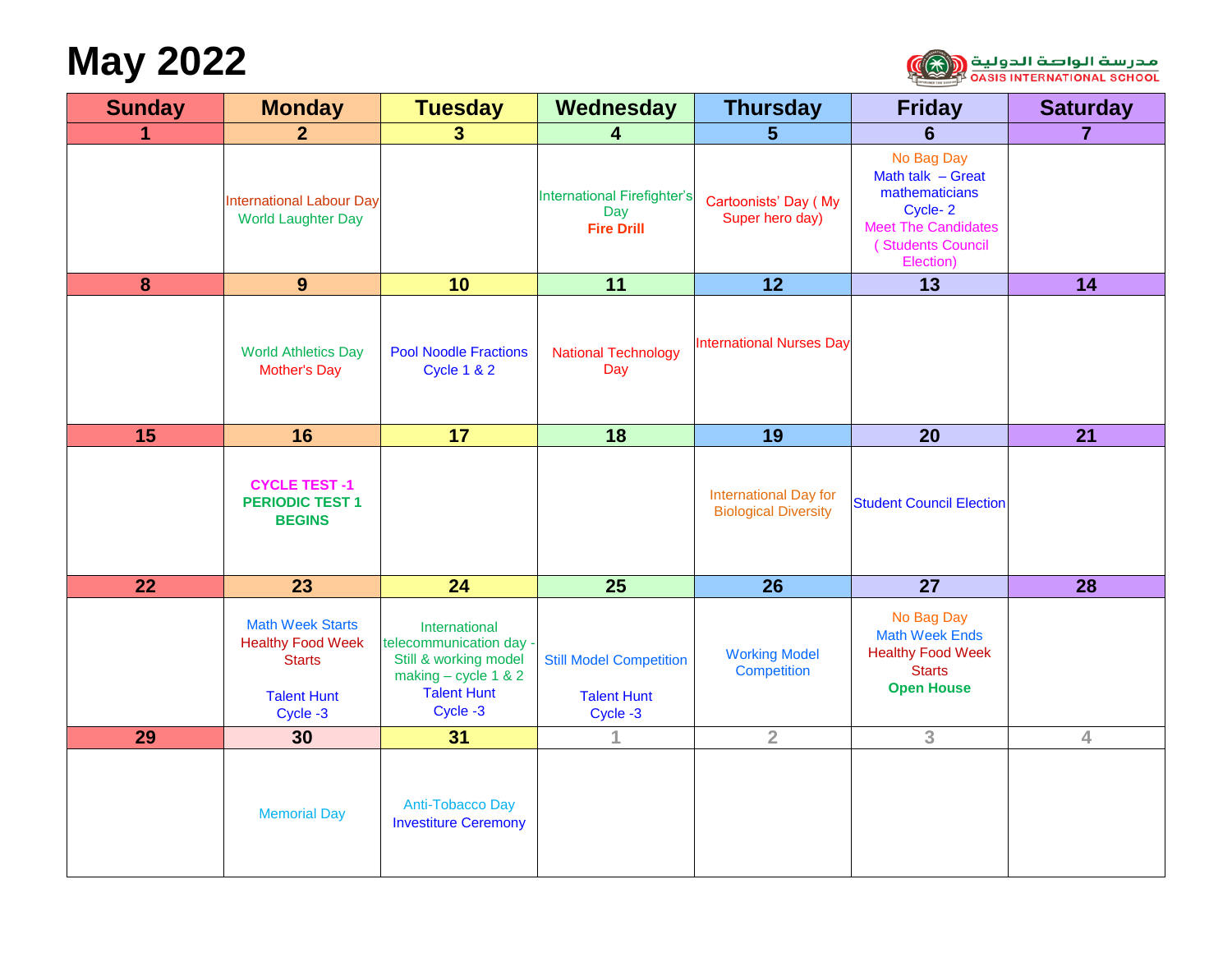#### **June 2022**



| <b>Sunday</b>  | <b>Monday</b>                                                                                          | <b>Tuesday</b>                                          | Wednesday                                                            | <b>Thursday</b>                                                        | <b>Friday</b>                                      | <b>Saturday</b>         |
|----------------|--------------------------------------------------------------------------------------------------------|---------------------------------------------------------|----------------------------------------------------------------------|------------------------------------------------------------------------|----------------------------------------------------|-------------------------|
| 29             | 30                                                                                                     | 31                                                      | 1                                                                    | 2 <sup>1</sup>                                                         | $\mathbf{3}$                                       | $\overline{\mathbf{4}}$ |
|                |                                                                                                        |                                                         | <b>Global Day of Parents</b><br>Arabic Language<br><b>Exhibition</b> | Shape Hunt- cycle 1                                                    | <b>World Bicycle Day</b><br>No Bag Day             |                         |
| $5\phantom{1}$ | $6\phantom{1}$                                                                                         | $\overline{7}$                                          | $\boldsymbol{8}$                                                     | 9                                                                      | 10                                                 | 11                      |
|                |                                                                                                        | World Environment Day World Food Safety Day             | <b>World Oceans Day</b>                                              | <b>Fire Drill</b><br><b>Digital painting</b><br>competition<br>Cycle 1 | <b>Digital collage</b><br>competition- Cycle 2 & 3 |                         |
| 12             | $\overline{13}$                                                                                        | 14                                                      | 15                                                                   | $\overline{16}$                                                        | $\overline{17}$                                    | 18                      |
|                | <b>CYCLE TEST -2</b><br><b>PERIODIC TEST 2</b><br><b>BEGINS</b>                                        |                                                         |                                                                      |                                                                        |                                                    |                         |
| 19             | 20                                                                                                     | 21                                                      | 22                                                                   | 23                                                                     | 24                                                 | 25                      |
|                | <b>World Father's Day</b><br><b>National Reading Day</b><br>Smart Reader (News<br>reading Competition) | <b>World Music Day</b><br><b>International Yoga Day</b> | <b>Spell Bee Preliminary</b>                                         | <b>International Olympic</b><br>Day                                    | No Bag Day<br><b>Open House</b>                    |                         |
| 26             | 27                                                                                                     | 28                                                      | 29                                                                   | 30                                                                     | 1                                                  | $\overline{2}$          |
|                | <b>Islamic Week Starts</b><br><b>Islamic Art Festival</b>                                              | <b>Islamic Quiz</b>                                     | <b>Islam And Environmental</b><br>Protection                         | <b>Islamic Week Ends</b>                                               |                                                    |                         |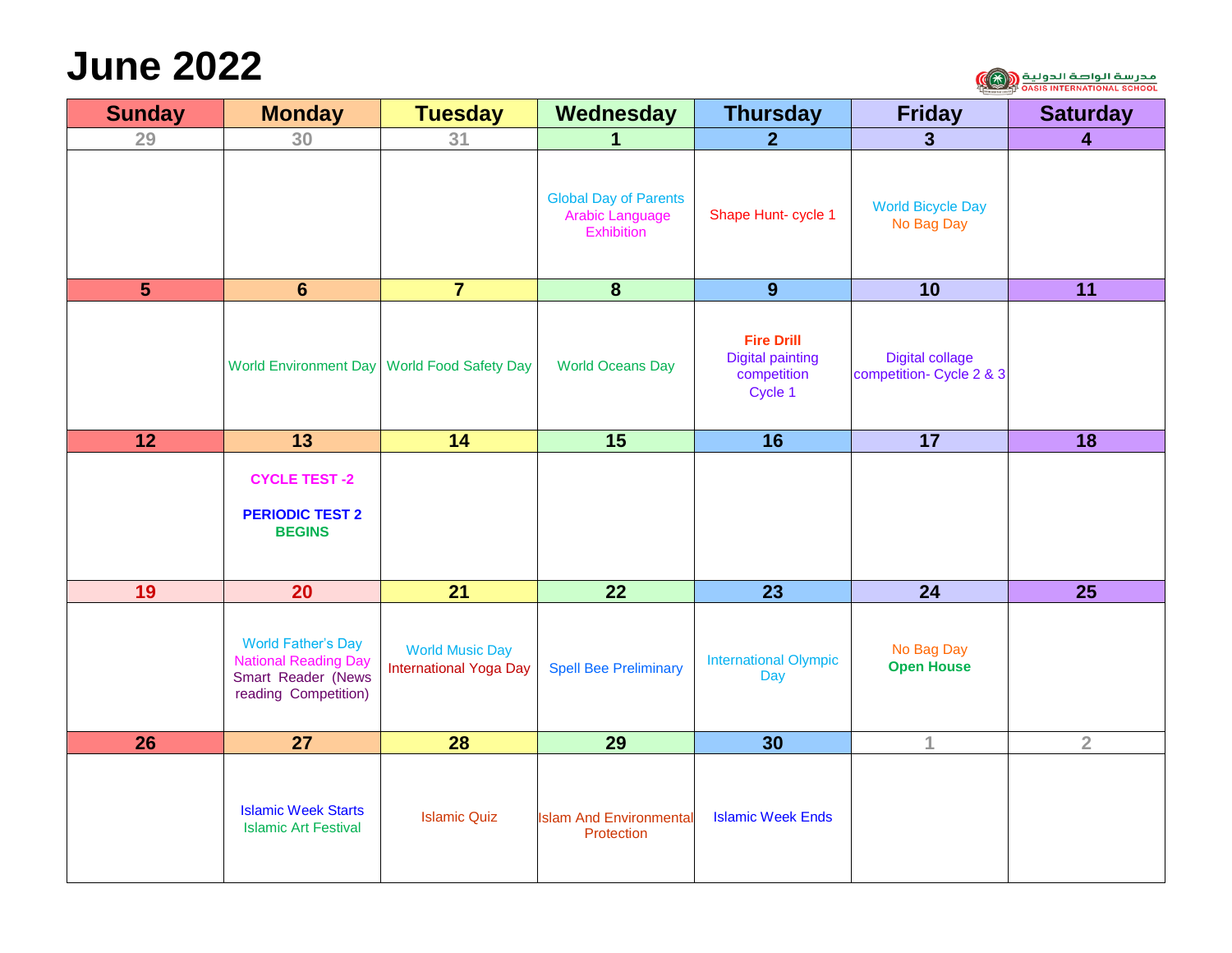# **July 2022**



| <b>Sunday</b>           | <b>Monday</b>                              | <b>Tuesday</b>          | Wednesday       | <b>Thursday</b> | <b>Friday</b>           | <b>Saturday</b>  |
|-------------------------|--------------------------------------------|-------------------------|-----------------|-----------------|-------------------------|------------------|
| 26                      | 27                                         | 28                      | 29              | 30              | $\mathbf{1}$            | $\overline{2}$   |
|                         |                                            |                         |                 |                 | No Bag Day              |                  |
| $\overline{\mathbf{3}}$ | $\overline{4}$                             | $\overline{\mathbf{5}}$ | $\overline{6}$  | $\overline{7}$  | $\overline{\mathbf{8}}$ | $\overline{9}$   |
|                         | <b>Summer Break For</b><br><b>Students</b> |                         |                 |                 |                         |                  |
| 10                      | 11                                         | 12                      | $\overline{13}$ | 14              | $\overline{15}$         | $\overline{16}$  |
|                         |                                            |                         |                 |                 |                         |                  |
| 17                      | $\overline{\mathbf{18}}$                   | 19                      | $\overline{20}$ | $\overline{21}$ | $\overline{22}$         | $\overline{23}$  |
|                         |                                            |                         |                 |                 |                         |                  |
| $\overline{24}$         | $\overline{25}$                            | $\overline{26}$         | $\overline{27}$ | $\overline{28}$ | $\overline{29}$         | 30               |
|                         |                                            |                         |                 |                 |                         |                  |
| 31                      | $\mathbf{1}$                               | $\overline{2}$          | $\overline{3}$  | $\overline{4}$  | $\overline{5}$          | $6 \overline{6}$ |
|                         |                                            |                         |                 |                 |                         |                  |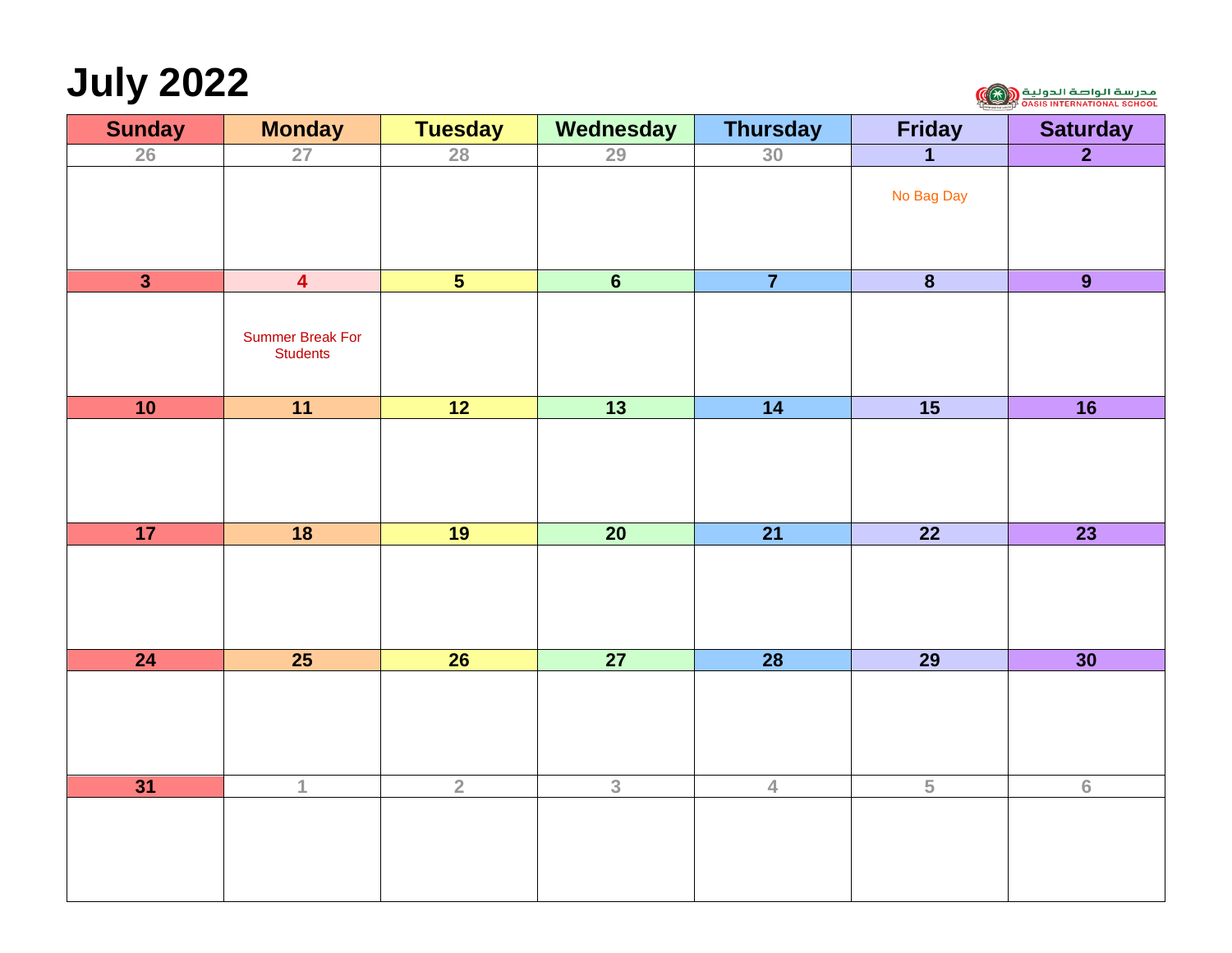## **August 2022**

مدرسة الواصة الدولية <mark>(رانور)</mark><br>مدرسة المراجع الان المراجع اليور)

| <b>Sunday</b>   | <b>Monday</b>                           | <b>Tuesday</b>  | Wednesday               | <b>Thursday</b>         | <b>Friday</b>                      | <b>Saturday</b> |
|-----------------|-----------------------------------------|-----------------|-------------------------|-------------------------|------------------------------------|-----------------|
| 31              | $\mathbf 1$                             | $\overline{2}$  | $\overline{\mathbf{3}}$ | $\overline{\mathbf{4}}$ | $\overline{\overline{\mathbf{5}}}$ | $\overline{6}$  |
|                 |                                         |                 |                         |                         |                                    |                 |
|                 |                                         |                 |                         |                         |                                    |                 |
|                 |                                         |                 |                         |                         |                                    |                 |
|                 |                                         |                 |                         |                         |                                    |                 |
| $\overline{7}$  |                                         |                 |                         |                         |                                    |                 |
|                 | $\overline{\mathbf{8}}$                 | $\overline{9}$  | 10                      | 11                      | $\overline{12}$                    | $\overline{13}$ |
|                 |                                         |                 |                         |                         |                                    |                 |
|                 |                                         |                 |                         |                         |                                    |                 |
|                 |                                         |                 |                         |                         |                                    |                 |
|                 |                                         |                 |                         |                         |                                    |                 |
| $\overline{14}$ | 15                                      | 16              | 17                      | 18                      | $\overline{19}$                    | $\overline{20}$ |
|                 |                                         |                 |                         |                         |                                    |                 |
|                 |                                         |                 |                         |                         |                                    |                 |
|                 |                                         |                 |                         |                         |                                    |                 |
|                 |                                         |                 |                         |                         |                                    |                 |
|                 |                                         |                 |                         |                         |                                    |                 |
| $\overline{21}$ | $\overline{22}$                         | $\overline{23}$ | $\overline{24}$         | $\overline{25}$         | $\overline{26}$                    | $\overline{27}$ |
|                 |                                         |                 |                         |                         |                                    |                 |
|                 |                                         |                 |                         |                         |                                    |                 |
|                 |                                         |                 |                         |                         |                                    |                 |
|                 |                                         |                 |                         |                         |                                    |                 |
| $\overline{28}$ | $\overline{29}$                         | 30              | 31                      | $\mathbf{1}$            | $\overline{2}$                     | $\overline{3}$  |
|                 |                                         |                 |                         |                         |                                    |                 |
|                 |                                         |                 |                         |                         |                                    |                 |
|                 | School Reopens after<br>Summer Vacation |                 |                         |                         |                                    |                 |
|                 | <b>Welcome Activity</b>                 |                 |                         |                         |                                    |                 |
|                 |                                         |                 |                         |                         |                                    |                 |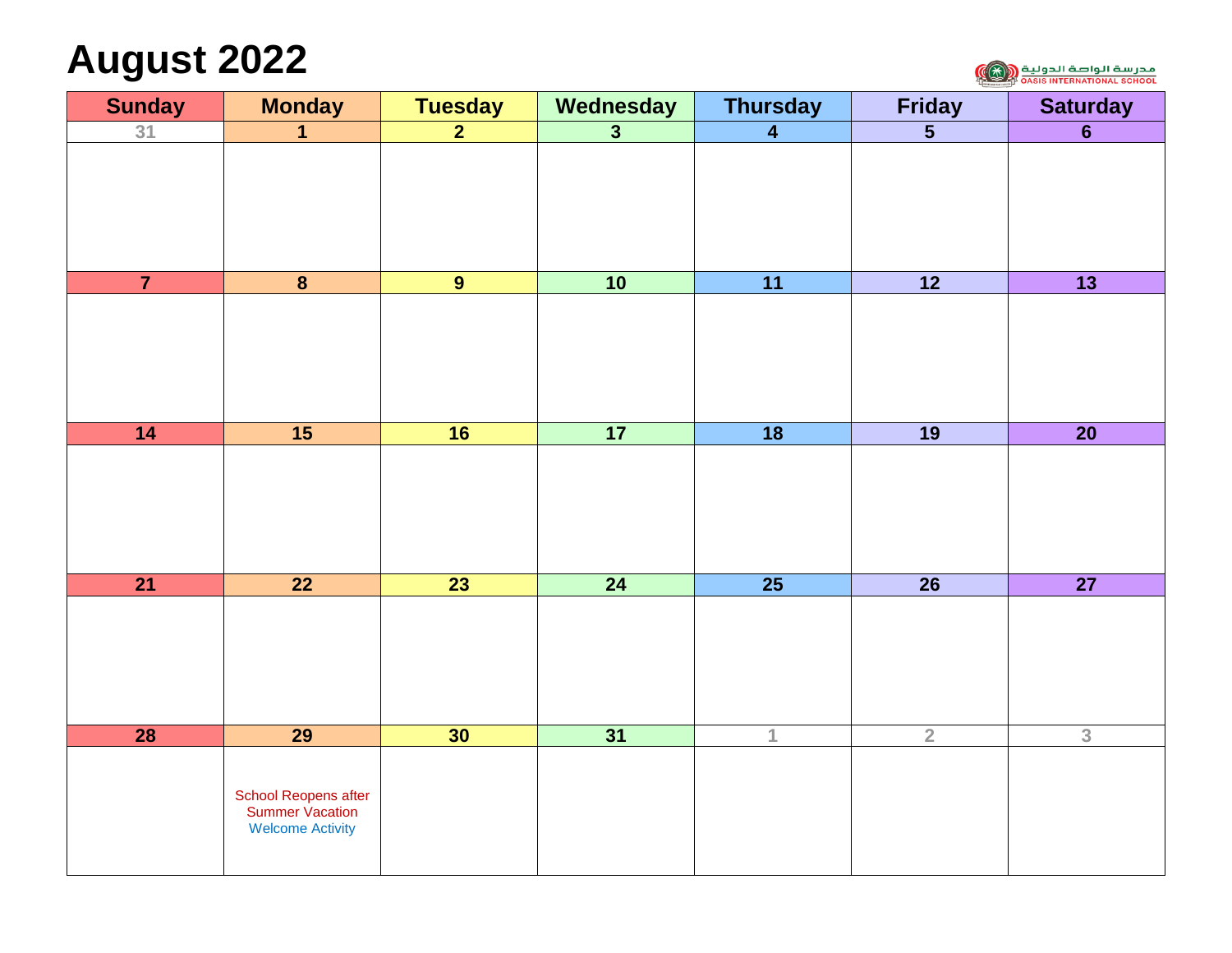# **September 2022**



| <b>Sunday</b>           | <b>Monday</b>                                                                                   | <b>Tuesday</b>                                                                   | Wednesday                                                            | <b>Thursday</b>                                           | <b>Friday</b>                                                                   | <b>Saturday</b> |
|-------------------------|-------------------------------------------------------------------------------------------------|----------------------------------------------------------------------------------|----------------------------------------------------------------------|-----------------------------------------------------------|---------------------------------------------------------------------------------|-----------------|
| 28                      | 29                                                                                              | 30                                                                               | 31                                                                   | 1                                                         | 2 <sup>1</sup>                                                                  | $\overline{3}$  |
|                         |                                                                                                 |                                                                                  |                                                                      | My Super Hero Day<br>Cycle - 1                            | No Bag Day                                                                      |                 |
| $\overline{\mathbf{4}}$ | $5\phantom{a}$                                                                                  | $6\phantom{1}$                                                                   | $\overline{7}$                                                       | $\boldsymbol{8}$                                          | 9                                                                               | 10              |
|                         | <b>Teachers Day</b><br>International Day of<br>Charity<br><b>Second Language</b><br>week Starts | <b>Math Bingo</b><br>Cycle 1                                                     | Math in art<br><b>Cycle 1 &amp;2</b>                                 | <b>International Literacy</b><br>Day                      | <b>Second Language</b><br>week Ends                                             |                 |
| 11                      | $\overline{12}$                                                                                 | $\overline{13}$                                                                  | 14                                                                   | $\overline{15}$                                           | 16                                                                              | 17              |
|                         | <b>Healthy Food Week</b><br><b>Starts</b>                                                       | <b>Digital Poster designing</b><br><b>Cycle 2 &amp; 3</b><br><b>OSH Training</b> | <b>Hindi Day</b><br><b>Pizza Fractions</b><br><b>Cycle 2 &amp; 3</b> | <b>National Engineer's</b><br><b>Day</b>                  | <b>Healthy Food Week</b><br><b>Ends</b><br><b>World Ozone Day</b><br>No Bag Day |                 |
| 18                      | 19                                                                                              | 20 <sub>2</sub>                                                                  | $\overline{21}$                                                      | $\overline{22}$                                           | 23                                                                              | 24              |
|                         | <b>Spell Bee Final</b><br><b>Cycle 1 &amp; 2</b>                                                |                                                                                  | <b>World Alzheimer's Day</b>                                         | <b>HALF YEARLY</b><br><b>EXAMINATION</b><br><b>BEGINS</b> |                                                                                 |                 |
| 25                      | 26                                                                                              | 27                                                                               | 28                                                                   | 29                                                        |                                                                                 | $\mathbf{1}$    |
|                         |                                                                                                 |                                                                                  |                                                                      |                                                           |                                                                                 |                 |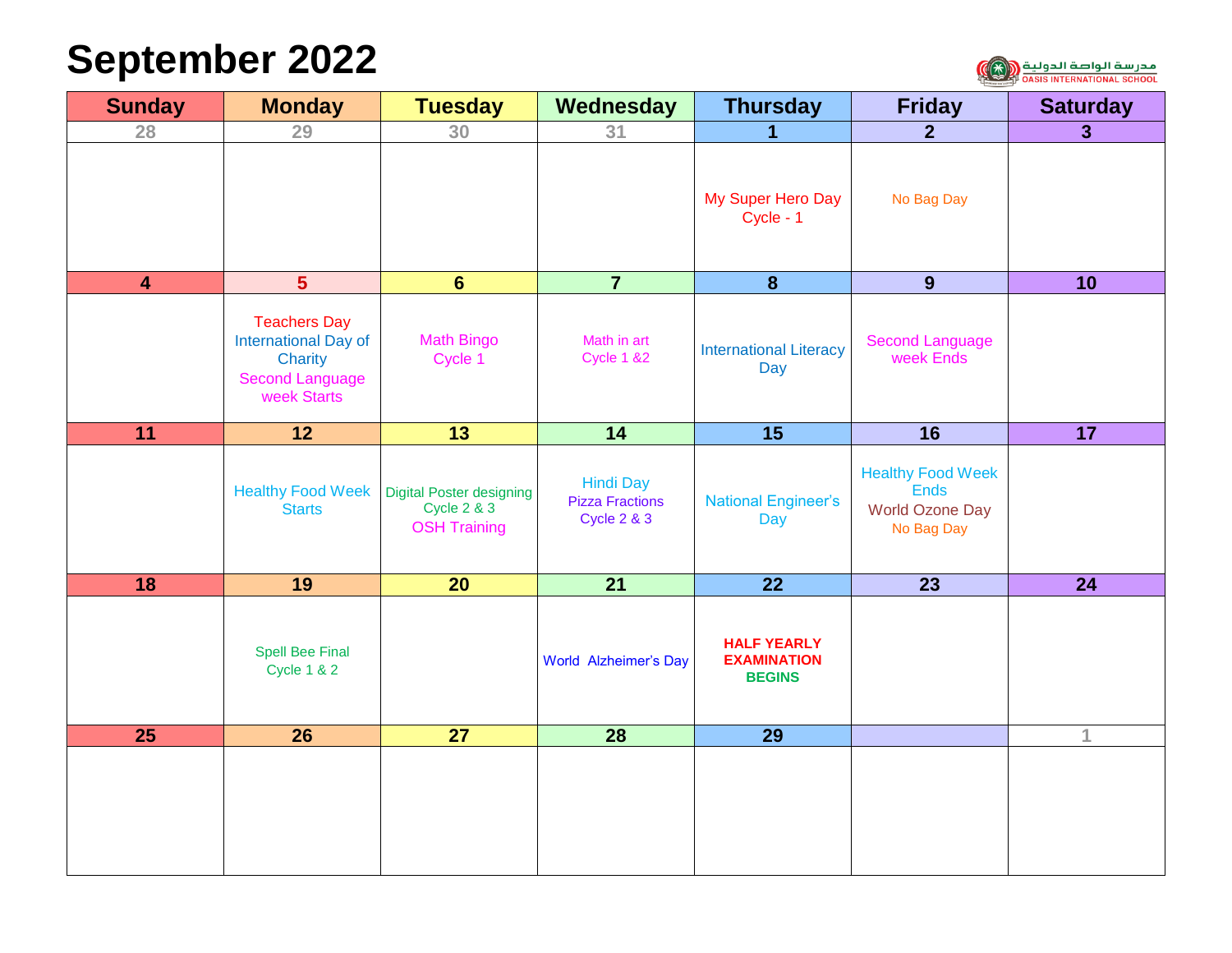## **October 2022**

| <b>Sunday</b>  | <b>Monday</b>                                                                  | <b>Tuesday</b>                                    | Wednesday                                                                                    | <b>Thursday</b>                                                   | <b>Friday</b>                                                                             | <b>Saturday</b> |
|----------------|--------------------------------------------------------------------------------|---------------------------------------------------|----------------------------------------------------------------------------------------------|-------------------------------------------------------------------|-------------------------------------------------------------------------------------------|-----------------|
| 25             | 26                                                                             | 27                                                | 28                                                                                           | 29                                                                | 30                                                                                        | 1               |
|                |                                                                                |                                                   |                                                                                              |                                                                   |                                                                                           |                 |
| $\overline{2}$ | 3 <sup>1</sup>                                                                 | $\overline{\mathbf{4}}$                           | 5                                                                                            | $6\phantom{1}$                                                    | $\overline{7}$                                                                            | 8               |
|                | Gandhi Jayanthi                                                                |                                                   | <b>Breast Cancer</b><br><b>Awareness Day</b><br><b>Measurement and</b><br>sorting<br>Cycle-1 | <b>IT Olympiad</b><br><b>Cycle 1 &amp; 2</b><br><b>EID MILADU</b> | No Bag Day<br><b>Debate</b><br><b>Prophet Mohammed's</b><br>birthday Celebrations         |                 |
| 9              | 10                                                                             | 11                                                | 12                                                                                           | $\overline{13}$                                                   | 14                                                                                        | 15              |
|                | <b>World Mental Health Day</b><br><b>Arabic Language Week</b><br><b>Starts</b> | <b>International Day For</b><br><b>Girl Child</b> |                                                                                              |                                                                   | <b>Arabic Language Week</b><br><b>Ends</b><br><b>Open House</b>                           |                 |
| 16             | 17                                                                             | 18                                                | 19                                                                                           | 20                                                                | 21                                                                                        | $\overline{22}$ |
|                | <b>Science Week Starts</b><br><b>Healthy Food Week</b><br>starts               |                                                   |                                                                                              | World Food Day<br>Celebration                                     | No Bag Day<br><b>Science Week Starts</b><br><b>Healthy Food Week</b><br><b>Ends</b>       |                 |
| 23             | 24                                                                             | 25                                                | 26                                                                                           | 27                                                                | 28                                                                                        | 29              |
|                | <b>UNO Day</b><br><b>Ahalia Fest</b><br>$Day -1$<br>Art                        | <b>Ahalia Fest</b><br>Day $-2$<br><b>Music</b>    | <b>Ahalia Fest</b><br>$Day -1$<br><b>Sports</b>                                              | <b>Mannequin Challenge</b><br>Cycle-1<br>Declamation<br>Cycle 2&3 | <b>Animation Day</b><br><b>Cycle 2 &amp; 3</b><br><b>Spin and Speak</b><br>Cycle $-1 & 2$ |                 |
| 30             | 31                                                                             | 1                                                 | $\overline{2}$                                                                               | 3                                                                 | 4                                                                                         | 5               |
|                | <b>National Unity Day</b><br><b>Social Science Week</b><br><b>Starts</b>       |                                                   |                                                                                              |                                                                   |                                                                                           |                 |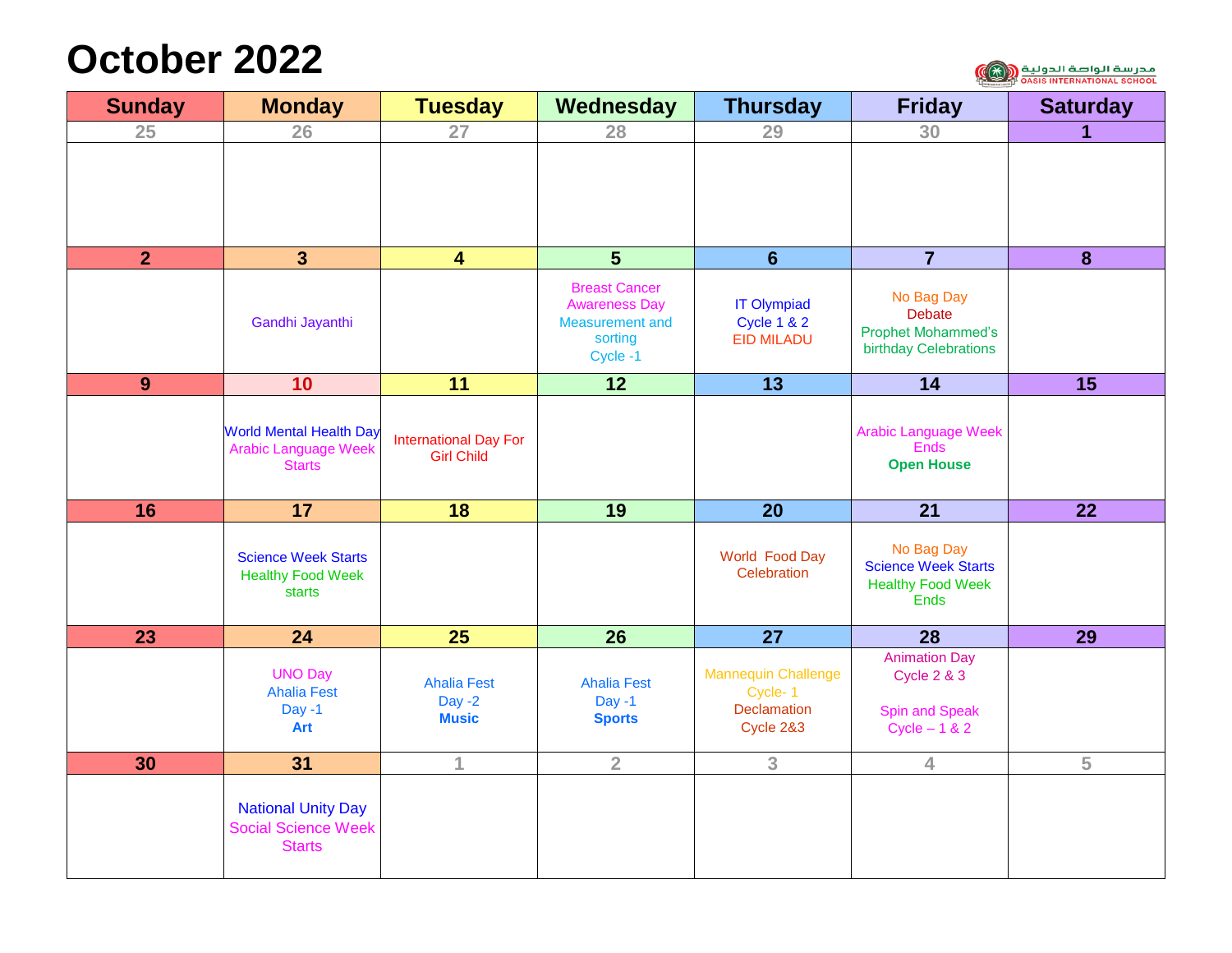## **November 2022**

| <b>Sunday</b>  | <b>Monday</b>                                                                                                                  | <b>Tuesday</b>                                          | Wednesday                                                                              | <b>Thursday</b>                                              | <b>Friday</b>                                               | <b>Saturday</b> |
|----------------|--------------------------------------------------------------------------------------------------------------------------------|---------------------------------------------------------|----------------------------------------------------------------------------------------|--------------------------------------------------------------|-------------------------------------------------------------|-----------------|
| 30             | 31                                                                                                                             |                                                         | $\mathbf{2}$                                                                           | 3 <sup>5</sup>                                               | 4                                                           | 5 <sup>5</sup>  |
|                |                                                                                                                                | Keralappiravi<br>Dept.of Malayalam                      | <b>Math Rapid Fire- Quiz</b><br>Competition<br><b>Cycle 2 &amp; 3</b>                  | <b>UAE Flag Day</b>                                          | No Bag Day<br><b>Social Science Week</b><br><b>Ends</b>     |                 |
| $6\phantom{1}$ | $\overline{7}$                                                                                                                 | $\boldsymbol{8}$                                        | 9                                                                                      | 10                                                           | 11                                                          | 12              |
|                | <b>National Cancer</b><br><b>Awareness Day</b><br><b>Innovation Week starts</b>                                                | <b>Poetry In Motion</b><br><b>Talent Hunt</b><br>$G1-8$ | <b>Talent Hunt</b><br>$G1-8$                                                           | <b>Talent Hunt</b><br>$G1-8$                                 | <b>Innovation Week ends</b><br><b>Talent Hunt</b><br>$G1-8$ |                 |
| 13             | 14                                                                                                                             | $\overline{15}$                                         | 16                                                                                     | $\overline{17}$                                              | $\overline{18}$                                             | 19              |
|                | <b>CYCLE TEST -3</b><br><b>PERIODIC TEST 3</b><br><b>BEGINS</b><br><b>Healthy Food Week</b><br>starts<br><b>Children's Day</b> |                                                         | <b>Fire Drill</b>                                                                      |                                                              | <b>Healthy Food Week</b><br><b>Ends</b>                     |                 |
| 20             | 21                                                                                                                             | 22                                                      | 23                                                                                     | 24                                                           | 25                                                          | 26              |
|                | <b>World Television Day</b><br>Field Trip - Cycle 1                                                                            | <b>Field Trip</b><br><b>Cycle 2 &amp; 3</b>             | Beauty of Numbers-<br>Arithmetic Operations<br>Cycle - 1<br>Fibonacci day<br>Cycle 2&3 | <b>Thanksgiving Day</b><br>Prize Day for Talent<br>Hunt G1-6 | No Bag Day<br><b>Open House</b>                             |                 |
| 27             | 28                                                                                                                             | 29                                                      | 30                                                                                     | 1                                                            | $\overline{2}$                                              | 3               |
|                | <b>PRE BOARD</b><br><b>EXAMINATION-1</b><br>(Gr 10 &12)- BEGINS                                                                | <b>UAE National Day</b><br><b>Celebrations</b>          | <b>Commemoration Day</b>                                                               |                                                              |                                                             |                 |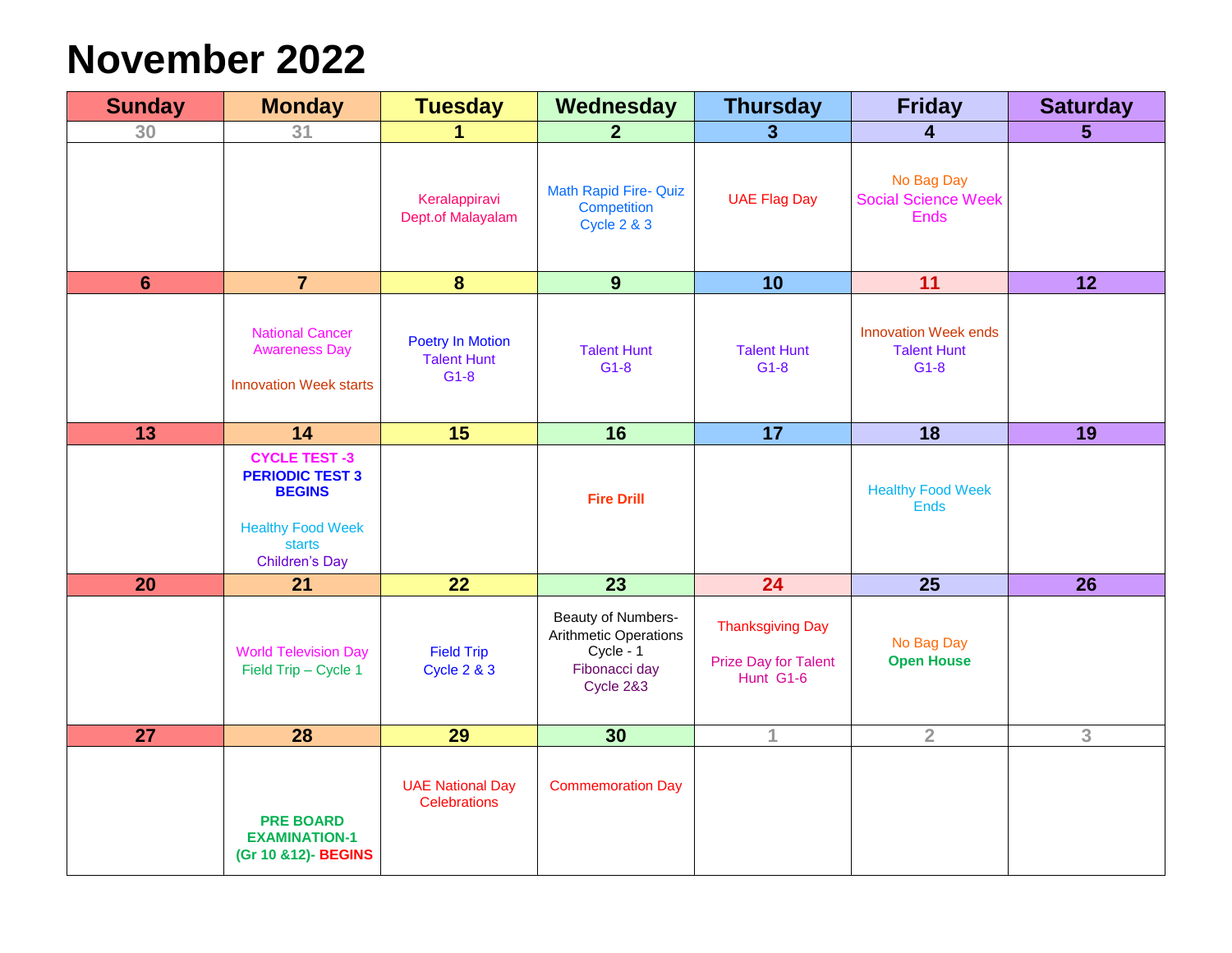### **December 2022**

مدرسة الواصة الدولية (CA) مدرسة الواصة<br><sub>OASIS INTERNATIONAL SCHOOL</sub>

| <b>Sunday</b>           | <b>Monday</b>              | <b>Tuesday</b>       | Wednesday            | <b>Thursday</b>         | <b>Friday</b>                                 | <b>Saturday</b>         |
|-------------------------|----------------------------|----------------------|----------------------|-------------------------|-----------------------------------------------|-------------------------|
| 27                      | 28                         | 29                   | 30                   | 1                       | $\overline{2}$                                | $\overline{\mathbf{3}}$ |
|                         |                            |                      |                      |                         |                                               |                         |
|                         |                            |                      |                      |                         |                                               |                         |
|                         |                            |                      |                      |                         |                                               |                         |
|                         |                            |                      |                      |                         |                                               |                         |
|                         |                            |                      |                      |                         |                                               |                         |
| $\overline{\mathbf{4}}$ | $\overline{\mathbf{5}}$    | $\overline{6}$       | $\overline{7}$       | $\overline{\mathbf{8}}$ | $\overline{9}$                                | 10                      |
|                         | <b>World Soil Day</b>      | Extempore            |                      |                         |                                               |                         |
|                         | Web designing              |                      |                      |                         |                                               |                         |
|                         | competition<br>$Cycle - 2$ |                      |                      |                         | No Bag Day<br><b>International Arabic Day</b> |                         |
|                         | Sports Heats - Day 1       | Sports Heats - Day 2 | Sports Heats - Day 3 | Sports Heats - Day 4    | Speed Cubing - Math                           |                         |
| 11                      | $\overline{12}$            | $\overline{13}$      | $\overline{14}$      | $\overline{15}$         | $\overline{16}$                               | 17                      |
|                         |                            |                      |                      |                         |                                               |                         |
|                         |                            |                      |                      |                         |                                               |                         |
|                         | <b>Winter Break For</b>    |                      |                      |                         |                                               |                         |
|                         | <b>Students</b>            |                      |                      |                         |                                               |                         |
|                         |                            |                      |                      |                         |                                               |                         |
| 18                      | 19                         | $\overline{20}$      | $\overline{21}$      | $\overline{22}$         | $\overline{23}$                               | $\overline{24}$         |
|                         |                            |                      |                      |                         |                                               |                         |
|                         |                            |                      |                      |                         |                                               |                         |
|                         |                            |                      |                      |                         |                                               |                         |
|                         |                            |                      |                      |                         |                                               |                         |
|                         |                            |                      |                      |                         |                                               |                         |
| 25                      | 26                         | $\overline{27}$      | $\overline{28}$      | $\overline{29}$         | 30                                            | 31                      |
|                         |                            |                      |                      |                         |                                               |                         |
|                         |                            |                      |                      |                         |                                               |                         |
|                         |                            |                      |                      |                         |                                               |                         |
|                         |                            |                      |                      |                         |                                               |                         |
|                         |                            |                      |                      |                         |                                               |                         |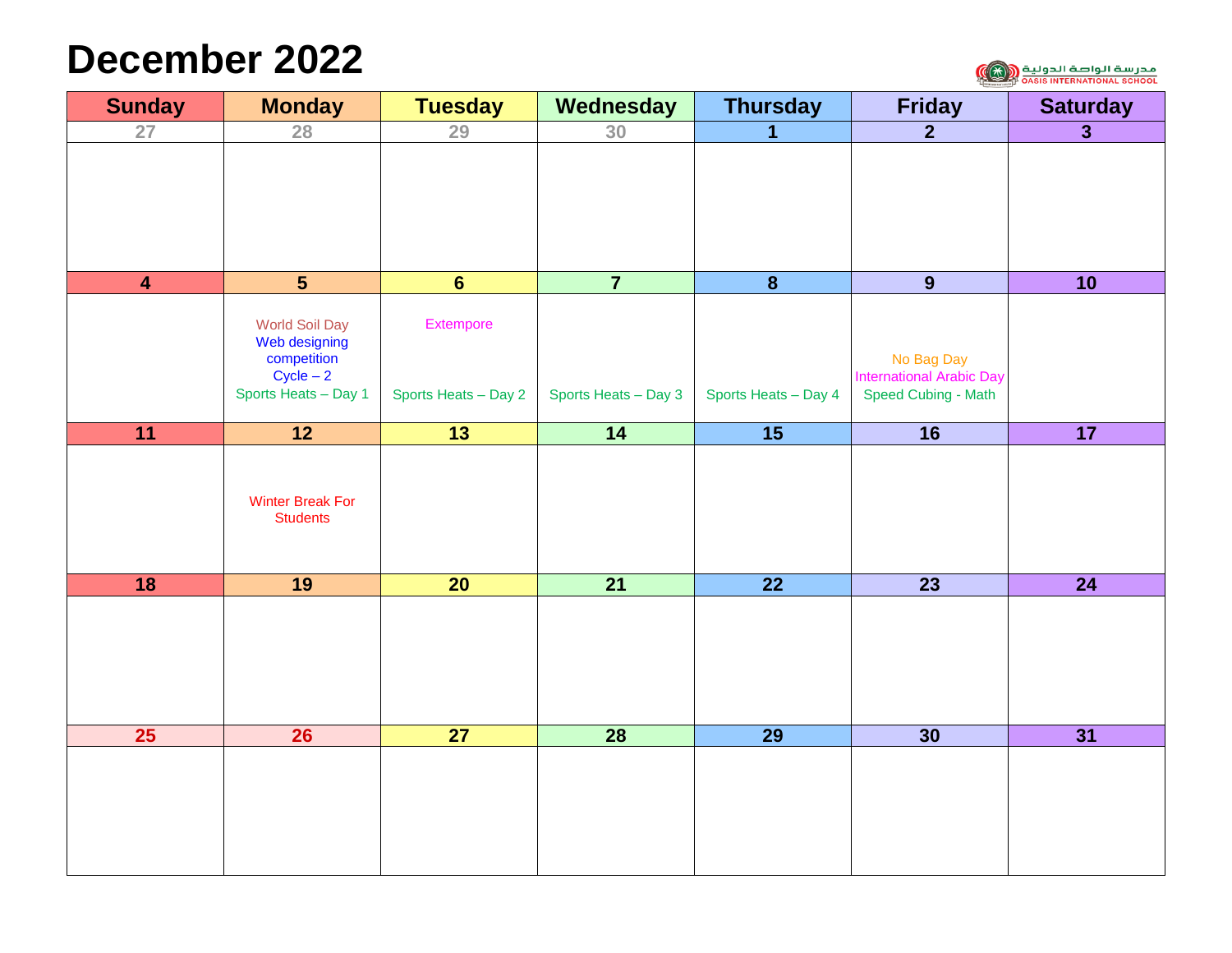## **January 2023**



| <b>Sunday</b>    | <b>Monday</b>                                                                                               | <b>Tuesday</b>                                                                                   | Wednesday                                                                                                      | <b>Thursday</b>                                     | <b>Friday</b>                                                          | <b>Saturday</b> |
|------------------|-------------------------------------------------------------------------------------------------------------|--------------------------------------------------------------------------------------------------|----------------------------------------------------------------------------------------------------------------|-----------------------------------------------------|------------------------------------------------------------------------|-----------------|
| 1                | 2 <sup>1</sup>                                                                                              | 3 <sup>1</sup>                                                                                   | 4                                                                                                              | $5\phantom{1}$                                      | 6                                                                      | $\overline{7}$  |
|                  | School reopens after<br>Winter break<br><b>Welcome Activity</b>                                             |                                                                                                  |                                                                                                                | <b>Annual Sports Day</b>                            | World Day of War<br>Orphans                                            |                 |
| $\boldsymbol{8}$ | 9                                                                                                           | 10                                                                                               | 11                                                                                                             | 12                                                  | 13                                                                     | 14              |
|                  | <b>OSH Training</b>                                                                                         | Meet Up With Arabic<br><b>Schoalars</b><br>Entrepreneurship<br>Programme                         | <b>Arabic Wall Magazine</b><br><b>IT Fest Starts</b><br>"Showcase your talents"<br>Exhibition<br>Cycle 1,2 & 3 | <b>Oasis Techie Award</b><br><b>Cycle 2 &amp; 3</b> | No bag Day<br><b>IT Fest Ends</b>                                      |                 |
| 15               | 16                                                                                                          | 17                                                                                               | $\overline{18}$                                                                                                | $\overline{19}$                                     | $\overline{20}$                                                        | $\overline{21}$ |
|                  | <b>CYCLE TEST-4</b><br><b>PERIODIC TEST 4</b><br><b>BEGINS</b><br><b>Healthy Food Week</b><br><b>starts</b> |                                                                                                  |                                                                                                                |                                                     | <b>Healthy Food Week</b><br><b>Ends</b>                                |                 |
| 22               | 23                                                                                                          | 24                                                                                               | 25                                                                                                             | 26                                                  | $\overline{27}$                                                        | 28              |
|                  | <b>Folklore Competition</b>                                                                                 | <b>Crossword Puzzles</b><br>Mathematics Exhibition Black out Poetry Writing<br><b>Fire Drill</b> | <b>Annual Day</b><br>$G1-5$                                                                                    | <b>Republic Day</b><br><b>Annual Day</b><br>G6-12   | No bag Day<br><b>Wall Magazine</b><br>Competition<br><b>Open House</b> |                 |
| 29               | 30                                                                                                          | 31                                                                                               | 1                                                                                                              | $\overline{2}$                                      | 3                                                                      | $\overline{4}$  |
|                  |                                                                                                             |                                                                                                  |                                                                                                                |                                                     |                                                                        |                 |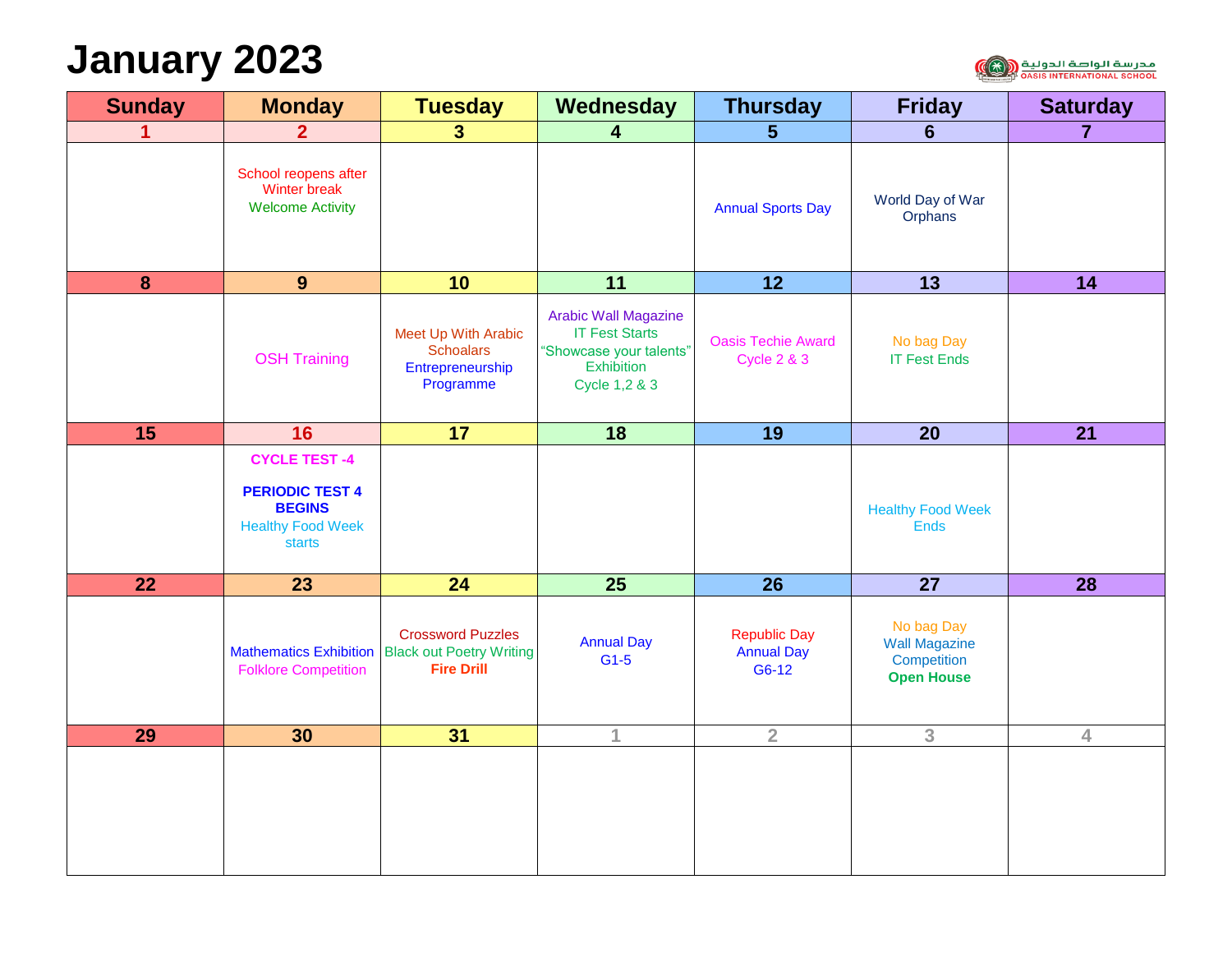# **February 2023**



| <b>Sunday</b>   | <b>Monday</b>                                                                                             | <b>Tuesday</b>                      | Wednesday                                                      | <b>Thursday</b>                  | <b>Friday</b>           | <b>Saturday</b>         |
|-----------------|-----------------------------------------------------------------------------------------------------------|-------------------------------------|----------------------------------------------------------------|----------------------------------|-------------------------|-------------------------|
| 29              | 30                                                                                                        | 31                                  | $\mathbf 1$                                                    | 2 <sup>1</sup>                   | $\overline{\mathbf{3}}$ | $\overline{\mathbf{4}}$ |
|                 |                                                                                                           |                                     | <b>PRE BOARD</b><br><b>EXAMINATION-2</b><br><b>BEGINS</b>      | <b>World Wetlands Day</b>        | No Bag Day              |                         |
| $5\phantom{1}$  | $6\phantom{1}$                                                                                            | $\overline{7}$                      | $\boldsymbol{8}$                                               | 9                                | 10                      | 11                      |
|                 | <b>Puppet Show</b><br>Cycle 1                                                                             |                                     | Pen It Down (Creative<br>writing task)<br><b>Cycle-1&amp;2</b> |                                  |                         |                         |
| $\overline{12}$ | $\overline{13}$                                                                                           | 14                                  | $\overline{15}$                                                | $\overline{16}$                  | 17                      | $\overline{18}$         |
|                 | <b>World Radio Day</b><br><b>Healthy Food Week</b><br>starts                                              | International safer<br>internet day | <b>OSH Training</b>                                            | <b>Healthy Food Week</b><br>ends |                         |                         |
| 19              | 20 <sub>2</sub>                                                                                           | $\overline{21}$                     | $\overline{22}$                                                | 23                               | 24                      | 25                      |
|                 | <b>World Day of Social</b><br><b>Justice</b><br><b>ANNUAL</b><br><b>EXAMINATION</b><br>(Gr 9 & 11) BEGINS |                                     |                                                                | <b>Garden Harvesting</b>         |                         |                         |
| $\overline{26}$ | $\overline{27}$                                                                                           | 28                                  | $\mathbf{1}$                                                   | $\overline{2}$                   | 3                       | $\overline{4}$          |
|                 |                                                                                                           |                                     |                                                                |                                  |                         |                         |